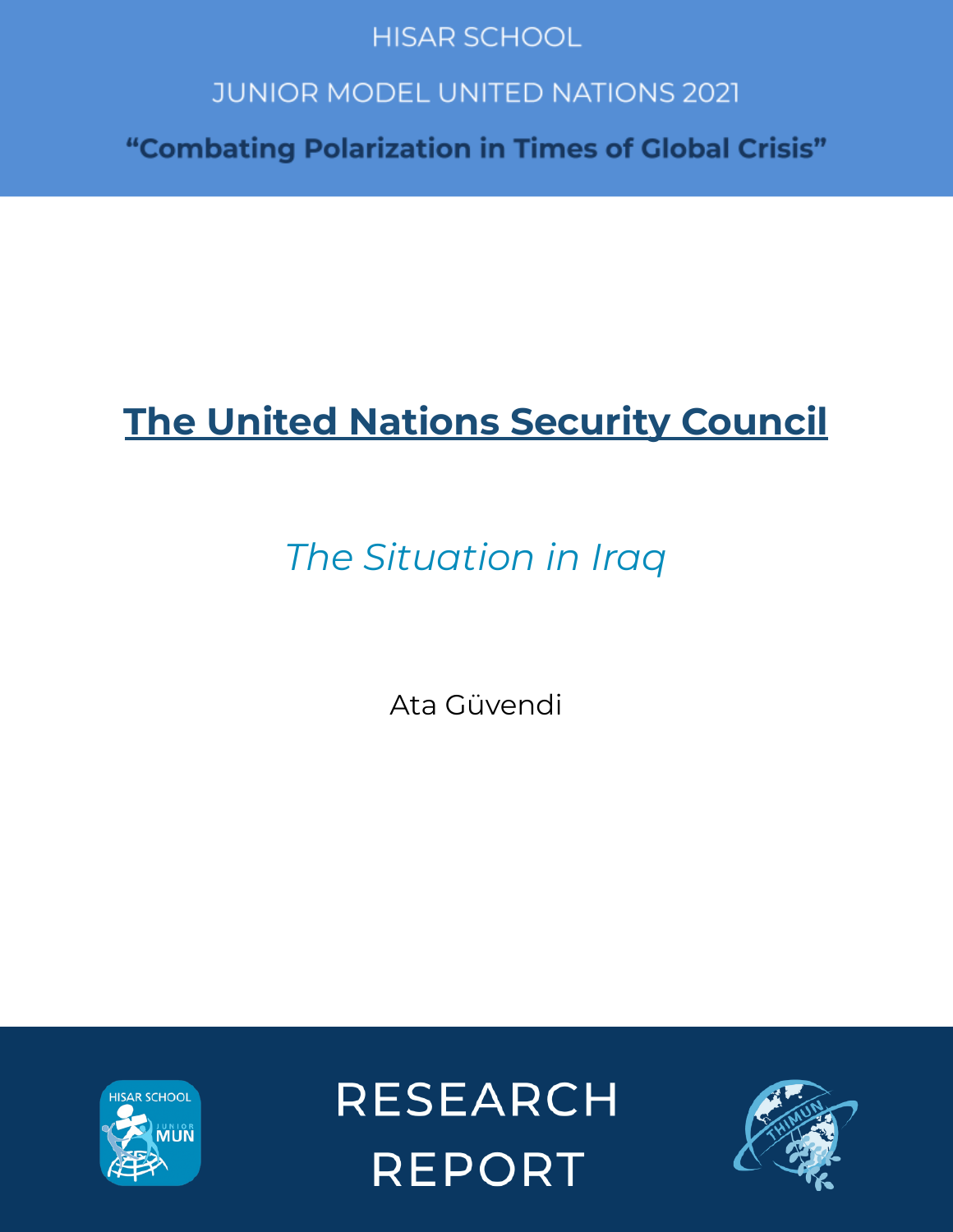**Forum:** United Nations Security Council (SC)

**Issue:** The Situation in Iraq

**Student Officer:** Ata Güvendi - President

#### **Introduction**

On 20 March 2003, the U.S.-led Coalition forced bombed government buildings in Iraq of Saddam Hussain, marking the start of the Iraq War. Ever since, Iraq has been experiencing political and military turmoil, amplified by the lack of a stable government and the presence of militia fighters.

Within a month, the Coalition forces had taken control of Iraq and had relieved the Ba'ath party of power, eventually leading to the trial and execution of Saddam Hussain, who had previously fallen against the world in its invasion of Kuwait. In 2003, suspicions had been growing that Iraq had been developing weapons of mass destruction, leading to the intervention beginning 20 March of that year. This intervention had followed many international attempts to inspect for a potential weapons programme and UNSC resolutions, alongside an ultimatum issued on 18 March, demanding Saddam's withdrawal from power.

# **Definition of Key Terms**

**Al-Qaeda:** Al-Qaeda is a terrorist organization that was founded by Osama Bin Laden, Infamous for the attacks of 9-11, the organization displayed presence in a lot of geographies, ranging from Afghanistan to the Levant to Africa.

**ISIS/ISIL:** ISIS/ISIL: ISIS, or simply the Islamic State, (ISIL referring to the Islamic state in the Levant, the geography encasing much of Iraq, Iran, Syria, and some of Northern Africa) is a terrorist organization that holds the more prominent presence in Iraq today. The Islamic State was formed out of Al-Qaeda, the aforementioned terrorist group.

**Shia and Sunni:** Shia and Sunni are the two sects of Islam, meaning although both groups are under the Islamic religion, their beliefs differ in the interpretation of the same Holy Book, the Qur'an. The Middle East is divided by these sects, with Iran being the most notable Shia state. Iraq is split between a Shia and Sunni population, the government being under the Shia sect in recent history, making way for sectarian violence.

**Ba'athism:** Ba'athism is a political and ideological movement that has been influencing the Arab world since recent history. Saddam Hussain, leader or dictator of Iraq depending on the policy, a notable member of the Ba'ath Party, which is primarily a Shia populated organization, was executed after the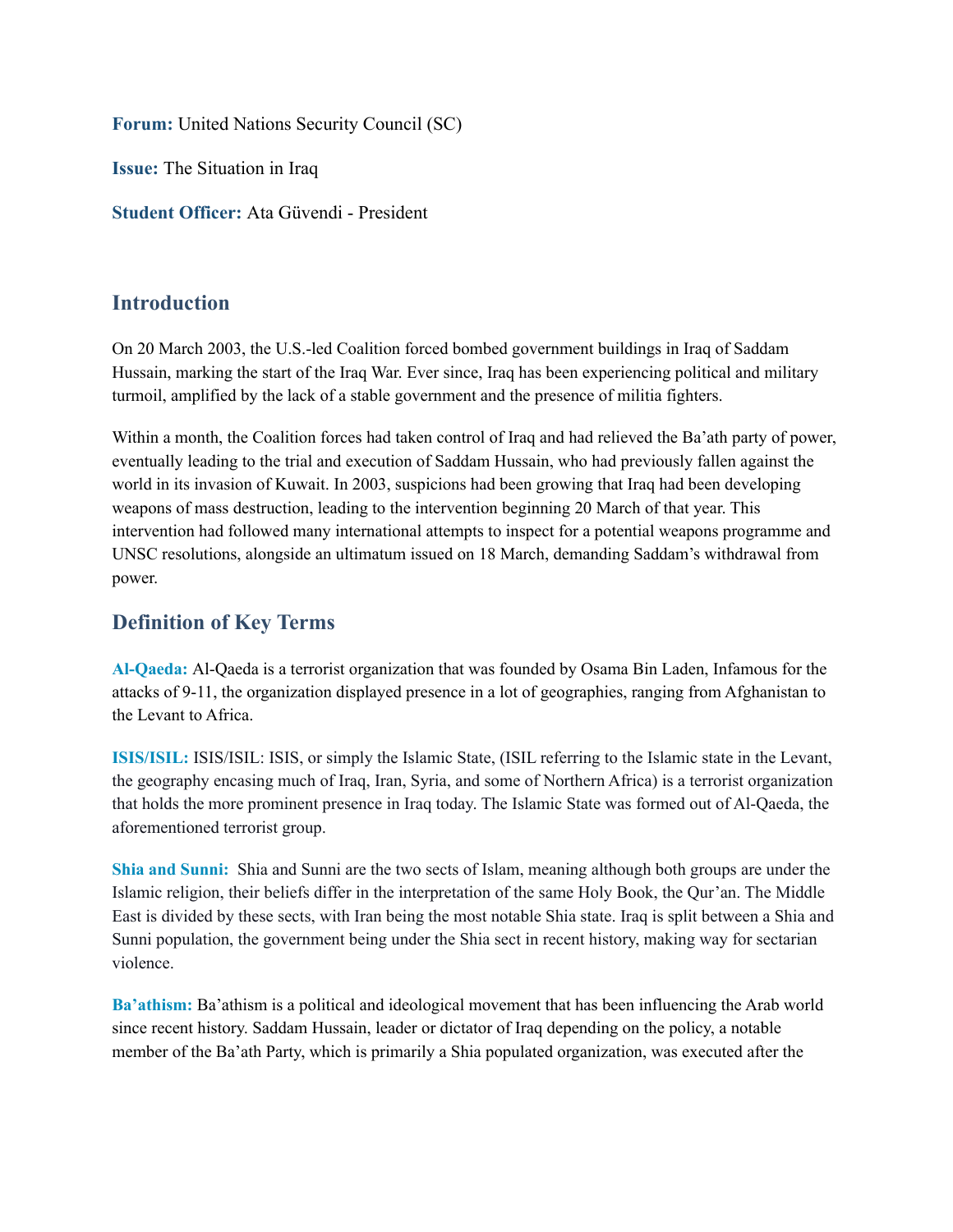invasion of Iraq. The supporters of Saddam and thus the Ba'ath Party still remain in Iraq and are a party to the conflict.

**Sectarian Violence:** Simply refers to tensions and often armed conflict between sects of a religion, Sunnism and Shiism in this topic.

**De Facto:** The French-derived term refers to the situation in its current place. A de facto government would be in power, meaning they'd control everything in the territories they were the de facto rulers of, but would not be the *De Jure* governments, which have the legal rights to rule that land. Most de facto regimes are due to breakaways or occupations that aren't recognized internationally.

### **General Overview**

Following the toppling of Saddam Hussain, a failure to consolidate control over the Iraqi lands by the Coalition forces gave way to many insurgencies with objectives of their own, underpinning the issues faced in Iraq today. Following the Coalition victory in Iraq, the U.S. had been returning government control to the Iraqis, with a fully working government being established within two years.

However, the rise of the new Iraqi government came with insurgent violence. During these two years, instances of terrorism in Iraq were on a sharp rise, a trend that would continue to haunt Iraq. During these years, the terrorist organization of Al-Qaeda was incubating, and the world would start to pay attention when they bombed a major site for the Shia sect of Islam, the Samarra Shrine.

To counter terrorism and stabilize the political climate in Iraq, the then President of the United States, Mr. Bush, deployed more troops in Iraq to root out insurgents. The American presence was set to be temporary, with the U.S. army withdrawing all troops by 2011 and returning its controlled territories to the Iraqi government.

The Iraqi government, belonging to the Shia sect itself, during the years of American presence, fought a power struggle with the Sunni insurgents of Al-Qaeda, the eventual parent of ISIL. During 2006-8, Al Qaeda had a firm grasp on Sunni majority sections of Iraq and exercised its rule there in the absence of the government's executive power. In an event called the Anbar Uprising, the other insurgents belonging to the Sunni sect turned on the Al-Qaeda de facto state, cooperating with the Iraqi and U.S. forces, resulting in a massive decline in the controlled territories of Al-Qaeda.

Today's landscape is more dominated by the presence of ISIL rather than the Al-Qaeda group. Since 2015, the government's security forces have been focusing on recapturing ISIL-controlled territories and have been, for the most part, successful. ISIL's control over Iraq has been declining, alongside pro-Kurdish independence insurgent groups, another interested party in the conflict. The factions to the conflict are therefore split by sects, ethnicity, and ideology due to the presence of Ba'athist loyalist groups as well. In 2018, the United States once again ended its bid to assist Iraq to fight the Islamic State.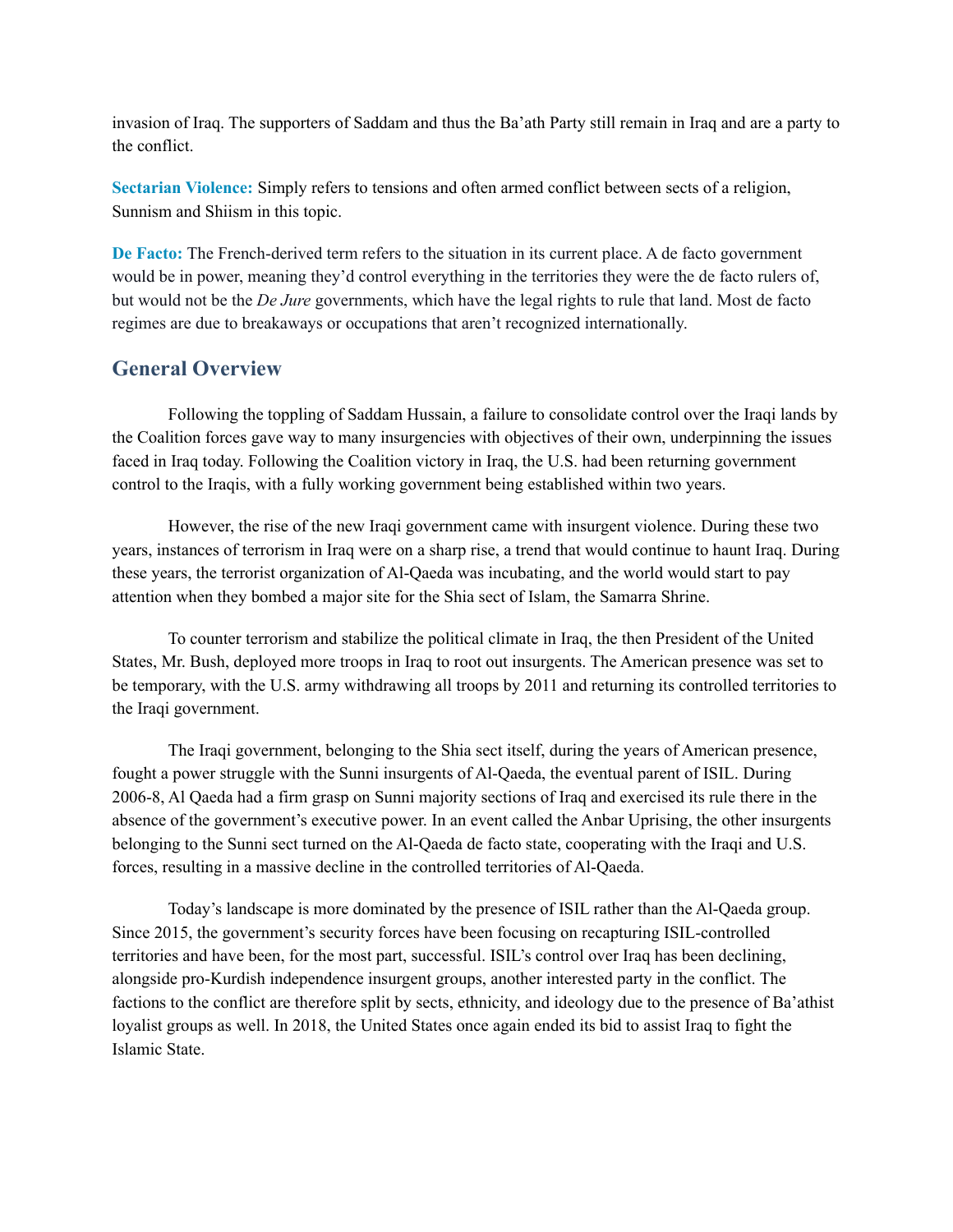# **Major Parties Involved and Their Views**

**USA:** Following its years-long occupation, the United States has withdrawn its occupation once again in 2018 and is now backing the government of Iraq to continue its fight against terrorism. The U.S. has been helping to renovate the Iraqi military and has also been granting humanitarian aid to vulnerable groups.

**Iraq:** Iraq currently faces political challenges from its population due to the consequences of the war, and protests about corruption and unemployment can turn violent, like the one in 2019, where 400 people lost their lives. Alongside its internal struggles, Iraq also is now waging war on militia and independence fighters on its own, with backing from major international powers.

**Russian Federation:** The Russian Federation advocates for a more balanced and diplomatic solution between the Iraqi government and Kurdish independence fighters, a prominent militia group in Iraq. Moscow had iterated that they remain committed to both relationships, both with the Iraqi Kurds and the Iraqi government, underlining its economic partnerships and ties with the government.

| 12 September 2002    | George W. Bush, the President of the United States, threatens military action<br>against Iraq in the United Nations chambers following speculation that Iraq is<br>developing weapons of mass destruction. |
|----------------------|------------------------------------------------------------------------------------------------------------------------------------------------------------------------------------------------------------|
| <b>20 March 2003</b> | Bombings in Baghdad began the attack on Iraq, following noncompliance with<br><i>international demands.</i>                                                                                                |
| 1 May 2003           | Coalition forces take full control of Baghdad.                                                                                                                                                             |
| 2003-today           | Militant groups start to form following a lack of government, some still active<br>today.                                                                                                                  |
| 30 December 2006     | Saddam Hussain is hanged.                                                                                                                                                                                  |
| 2006                 | The Anbar Uprising begins to challenge the Al-Qaeda state, leading to mass<br>decline in Al-Qaeda controlled territories.                                                                                  |
| 2008                 | Iraqi parliament votes to pass the Security Pact with the US.                                                                                                                                              |
| 2009                 | The UK ends its military operations in Iraq.                                                                                                                                                               |
| 2018                 | The U.S. once again ends direct involvement with Iraq, opting to instead offer<br>assistance to the Iraqi government and security forces.                                                                  |

# **Timeline of Events**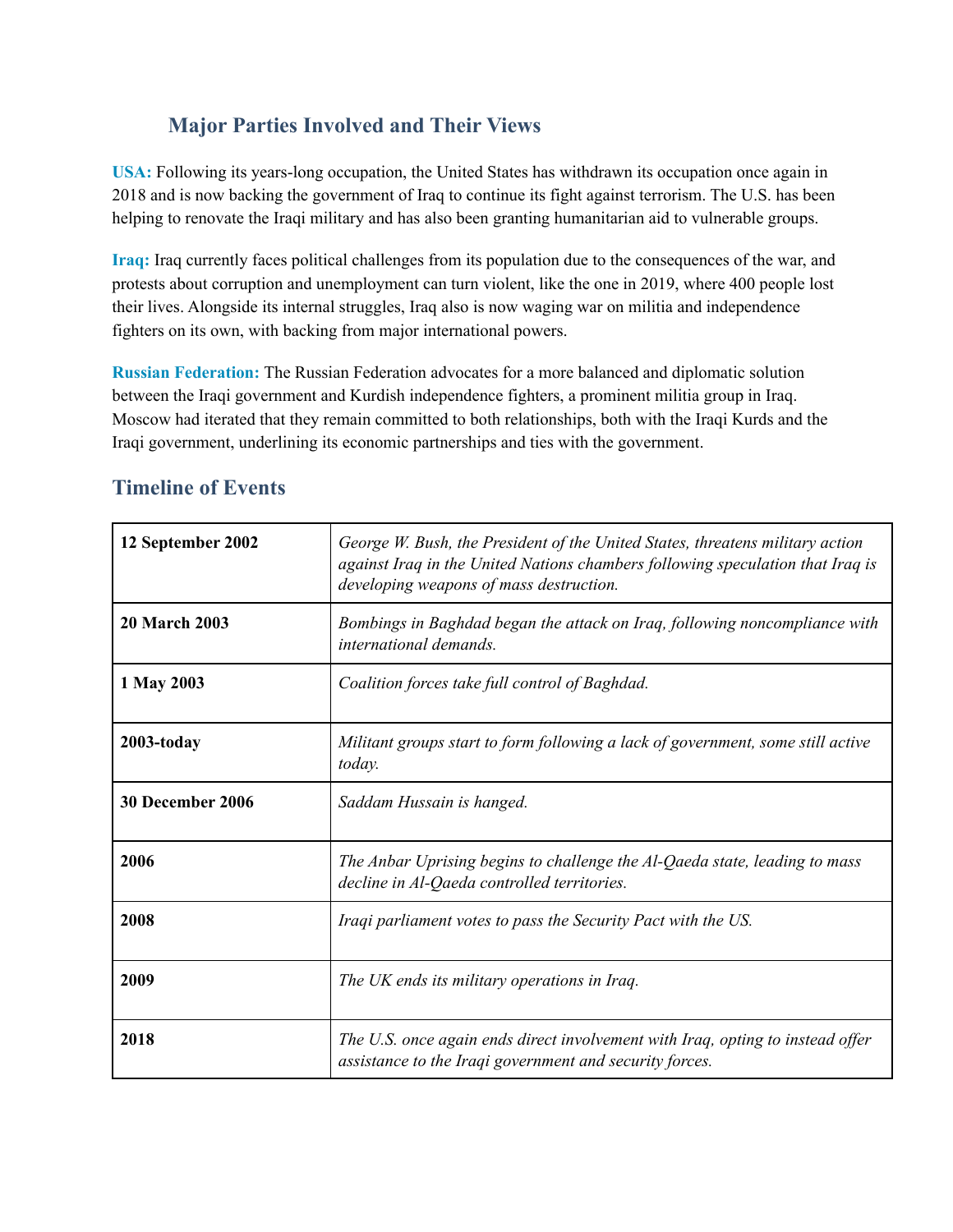| Early Autumn 2019 | Massive protests take place in Baghdad against unemployment and<br>resignation, demanding the resignation of Adel Abdul Madhi, a Kurdish<br>politician and President of Iraq. Hundreds die. |
|-------------------|---------------------------------------------------------------------------------------------------------------------------------------------------------------------------------------------|
|                   |                                                                                                                                                                                             |

#### **Treaties and Events**

*● UNSC S/RES/411*

This resolution was the final warning issued to Iraq before the invasion took place. Iraq chose not to comply with the disarmament measures demanded by the UN, thus beginning the start of Saddam's fall from power and decades of political turbulence.

*● The Security Pact*

This pact was between the U.S. and Iraq, signifying the withdrawal of the United States following years of occupations since the end of the Saddam regime. The withdrawal left the Iraqi security forces solely responsible for combat operations against militant groups.

### **Evaluation of Previous Attempts to Resolve the Issue**

The UNSC has passed two resolutions (S/RES/2576 and S/RES/2597) in 2021, adopted by the current members of the Security Council, relating to "Threats to international peace and security." At this point in time, the international community observes the conflict and holds ISIL to account for their actions and crimes against humanity in Iraq, but nothing more, either underlining confidence in Iraq's security forces and high regard for Iraq's sovereignty or a desire to stay distant to Iraq. In either case, the commitment places a lot of burden on Iraq and its people, who are left in economically and politically unstable shape due to years of fighting in Iraq and political uncertainty. The SC recently voted to extend the mandate of UNAMI (United Nations Assistance Mission for Iraq) to grant foreign aid in the pursuit of alleviating some of these issues, but recovery seems a long way off.

## **Possible Solutions**

It goes without saying that restoring Iraq into a politically and economically sustainable state will be an uphill battle, requiring international cooperation and, more importantly, funding. However, the more important factor to consider is the presence of armed militias that threaten peace both locally and internationally. Since these groups, although are relatively small for the most part, and if not in decline (such as ISIL), the eradication of these cells will be a more daunting task. One ambitious project would be to build a comprehensive framework to utilize intelligence sharing with the government of Iraq and other notable security services in order to cripple fiduciary supply lines to these cells alongside identifying and apprehending their international supporters.